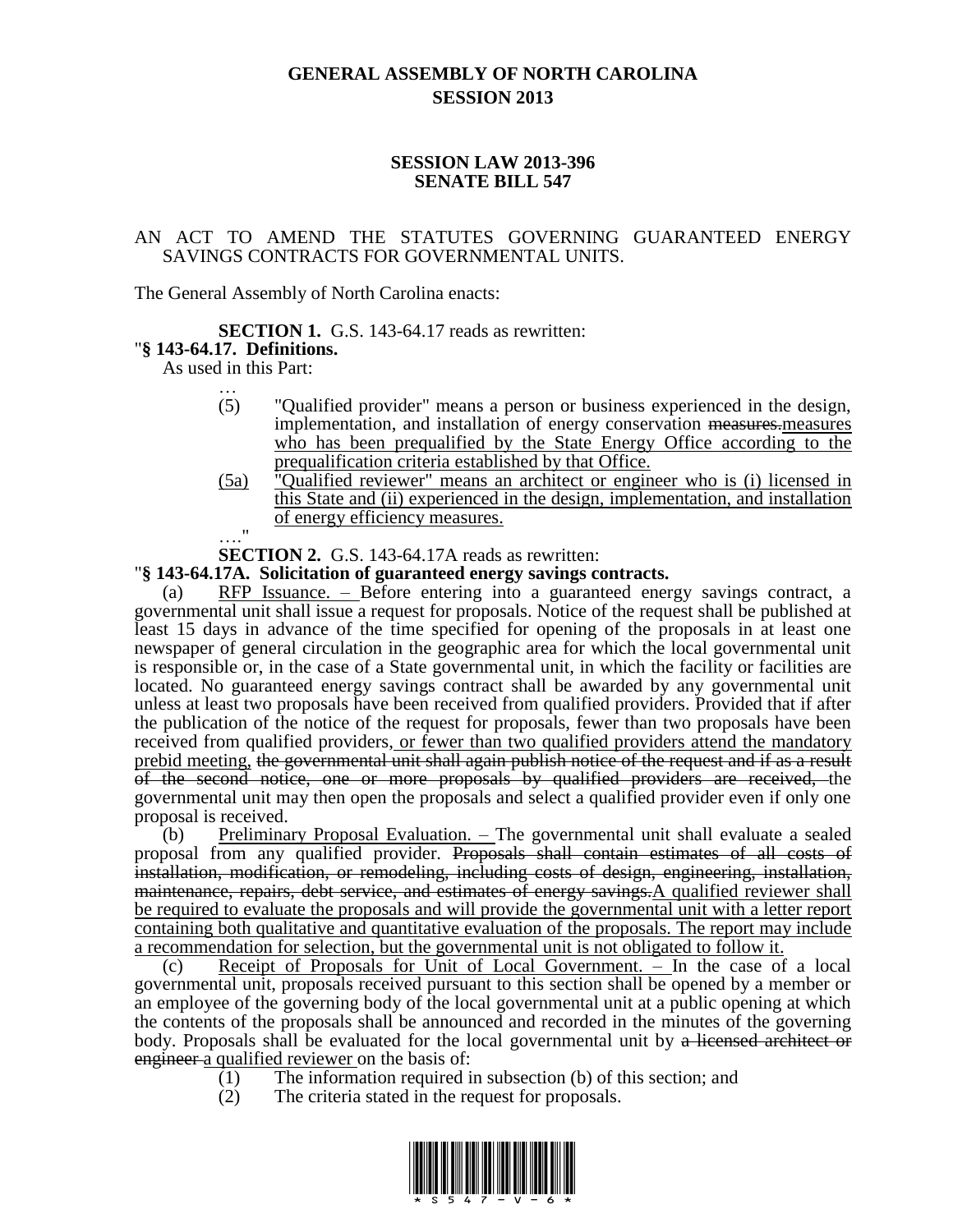The local governmental unit may require a qualified provider to include in calculating the cost of a proposal for a guaranteed energy savings contract any reasonable fee payable by the local governmental unit for the evaluation of the proposal by a licensed architect or professional engineerqualified reviewer not employed as a member of the staff of the local governmental unit or the qualified provider.

(c1) Receipt of Proposals for Unit of State Government. – In the case of a State governmental unit, proposals received pursuant to this section shall be opened by a member or an employee of the State governmental unit at a public opening and the contents of the proposals shall be announced at this opening. Proposals shall be evaluated for the State governmental unit by a licensed architect or engineerby a qualified reviewer who is either privately retained, employed with the Department of Administration, or employed as a member of the staff of the State governmental unit. The proposal shall be evaluated on the basis of the information and report required in subsection (b) of this section and the criteria stated in the request for proposals.

The State governmental unit shall require a qualified provider to include in calculating the cost of a proposal for a guaranteed energy savings contract any reasonable fee payable by the State governmental unit for evaluation of the proposal by a licensed architect or professional engineerby a qualified reviewer not employed as a member of the staff of the State governmental unit or the qualified provider. The Department of Administration may charge the State governmental unit a reasonable fee for the evaluation of the proposal if the Department's services are used for the evaluation and the cost paid by the State governmental unit to the Department of Administration shall be calculated in the cost of the proposal under this subsection.

(d) Criteria for Selection of Provider. – The governmental unit shall select the qualified provider that it determines to best meet the needs of the governmental unit by evaluating all of the following:following and following the procedures set forth in subsection (d1) of this section:

- 
- $\begin{array}{ll}\n\text{(1)} & \text{Prices offered.} \\
\text{(2)} & \text{Proposed costs}\n\end{array}$  $\overline{(2)}$  Proposed costs of construction, financing, maintenance, and training.<br>  $\overline{(3)}$  Ouality of the products and energy conservation measures proposed.
- (3) Quality of the products <u>and energy conservation measures</u> proposed.<br>(4) Amount of energy savings.
- (4) Amount of energy savings.<br>(5) General reputation and perf
- General reputation and performance capabilities of the qualified providers.
- (6) Substantial conformity with the specifications and other conditions set forth in the request for proposals.
- (7) Time specified in the proposals for the performance of the contract.<br>(8) Any other factors the governmental unit deems necessary, which
- Any other factors the governmental unit deems necessary, which factors shall be made a matter of record.

(d1) Process for Selection of Provider. – The governmental unit shall select a short list of finalists on the basis of its rankings of the written proposals under the criteria set forth in subsection (d) of this section as well as references from past clients. The governmental unit shall have the highest ranked qualified provider prepare a cost-savings analysis for the proposed contract showing at a minimum a comparison of the total estimated project savings to the total estimated project costs for the proposed term. If the governmental unit and the qualified provider cannot negotiate acceptable terms, pricing, and savings estimates, the governmental unit may terminate the process and begin negotiations with the second highest ranked qualified provider. The State Energy Office shall review the selected qualified provider's proposal, cost-benefit analysis, and other relevant documents prior to the governmental unit announcing the award.

(e) Nothing in this section shall limit the authority of governmental units as set forth in Article 3D of this Chapter."

**SECTION 3.** G.S. 143-64.17B reads as rewritten:

## "**§ 143-64.17B. Guaranteed energy savings contracts.**

… (c) A qualified provider entering into a guaranteed energy savings contract under this Part shall provide security to the governmental unit in the form acceptable to the Office of the State Treasurer and in an amount equal to one hundred percent (100%) of the total cost guaranteed savings for the term of the guaranteed energy savings contract to assure the provider's faithful performance. Any bonds required by this subsection shall be subject to the provisions of Article 3 of Chapter 44A of the General Statutes. If the savings resulting from a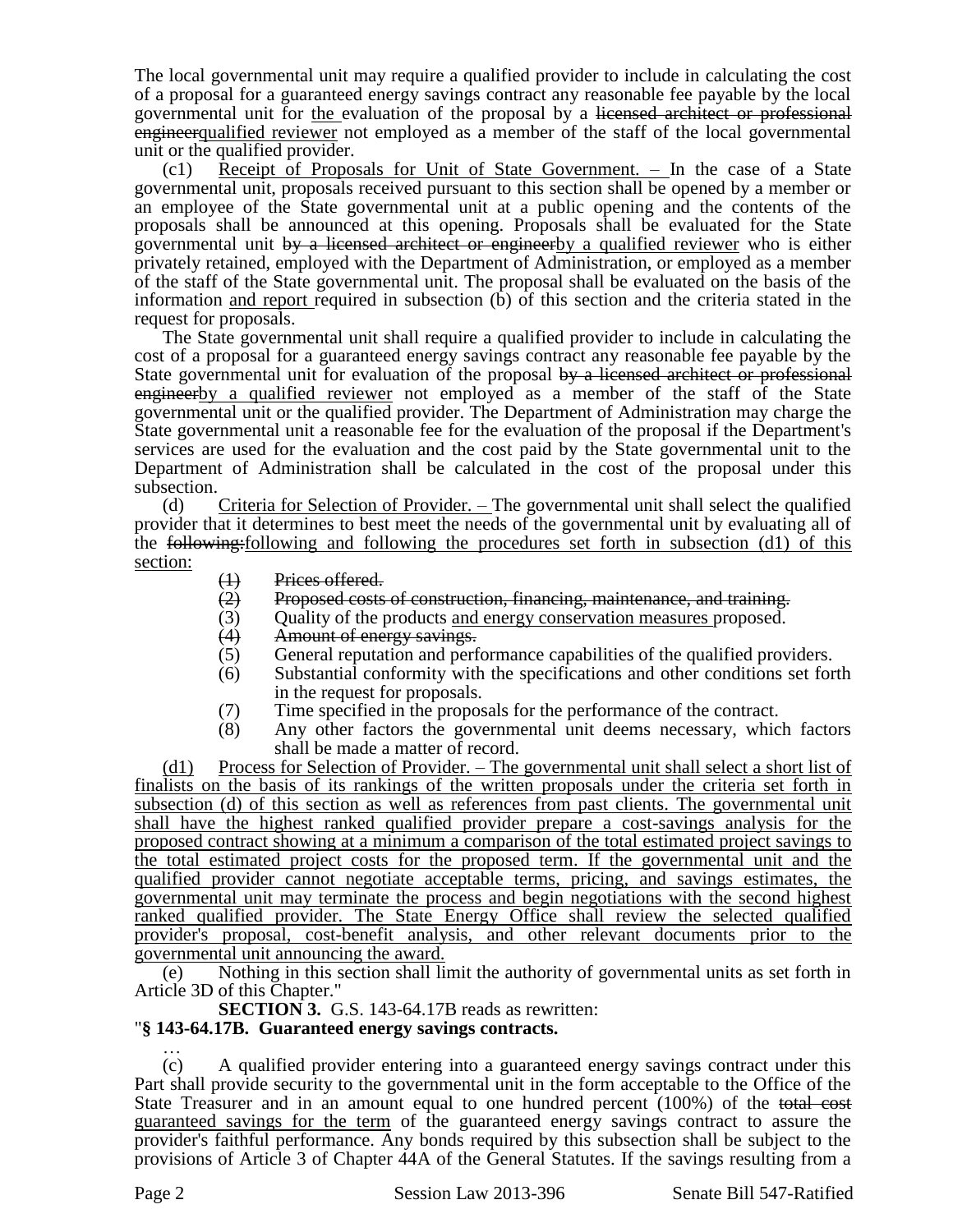guaranteed energy savings contract are not as great as projected under the contract and all required shortfall payments to the governmental unit have not been made, the governmental unit may terminate the contract without incurring any additional obligation to the qualified provider.

…  $(g)$  In the case of a State governmental unit, aA qualified provider shall provide an annual reconciliation statement based upon the results of the measurement and verification review. The statement shall disclose any shortfalls or surplus between guaranteed energy and operational savings specified in the guaranteed energy savings contract and actual, not stipulated, energy and operational savings incurred during a given guarantee year. Any guaranteed energy and operational savings shall be determined by using one of the measurement and verification methodologies listed in the United States Department of Energy's Measurement and Verification Guidelines for Energy Savings Performance Contracting, the International Performance Measurement and Verification Protocol (IPMVP) maintained by the Efficiency Valuation Organization, or Guideline 14-2002 of the American Society of Heating, Refrigerating, and Air-Conditioning Engineers. If due to existing data limitations or the nonconformance of specific project characteristics, none of the three methodologies listed in this subsection is sufficient for measuring guaranteed savings, the qualified provider shall develop an alternate method that is compatible with one of the three methodologies and mutually agreeable to the governmental unit. The guarantee year shall consist of a 12-month term commencing from the time that the energy conservation measures become fully operational. A qualified provider shall pay the State governmental unit or its assignee any shortfall in the guaranteed energy and operational savings after the total year savings have been determined. A In the case of a governmental unit, a surplus in any one year shall not be carried forward or applied to a shortfall in any other year."

**SECTION 4.(a)** G.S. 143-64.17L(e) reads as rewritten:

"(e) The Board of Governors may authorize North Carolina State University and the University of North Carolina at Charlotte to implement an energy conservation measure without entering into a guaranteed energy savings contract pursuant to this section."

**SECTION 4.(b)** G.S. 142-63 reads as rewritten:

#### "**§ 142-63. Authorization of financing contract.**

Subject to the terms and conditions set forth in this Article, (i) a State governmental unit that is implementing an energy conservation measure pursuant to G.S. 143-64.17L and financing it pursuant to this Article, (ii) a State governmental unit that has solicited a guaranteed energy conservation measure pursuant to G.S. 143-64.17A or G.S. 143-64.17B, or (iii) the State Treasurer, as designated by the Council of State, is authorized to execute and deliver, for and on behalf of the State of North Carolina, a financing contract to finance the costs of the energy conservation measure. The aggregate outstanding amount payable by the State under financing contracts entered pursuant to this Article shall not exceed five hundred million dollars (\$500,000,000) at any one time.

Subject to the terms and conditions set forth in this Article, a State governmental unit that has solicited a guaranteed energy conservation measure pursuant to G.S. 143-64.17A or G.S. 143-64.17B or the State Treasurer, as designated by the Council of State, is authorized to execute and deliver, for and on behalf of the State of North Carolina, a financing contract to finance the costs of the energy conservation measure. The aggregate outstanding amount payable by the State under financing contracts entered pursuant to this Article shall not exceed five hundred million dollars (\$500,000,000) at any one time."